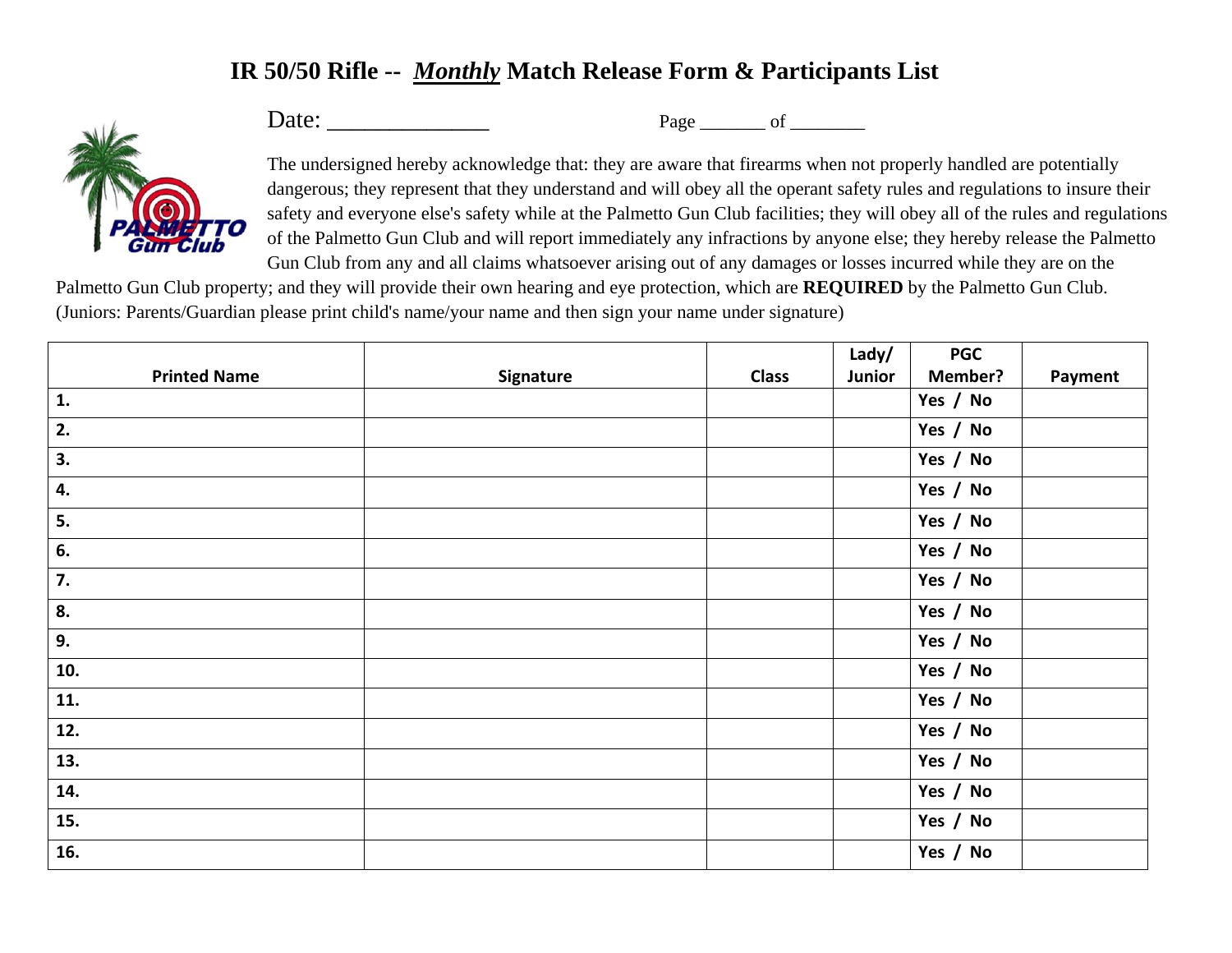## **IR 50/50 Rifle --** *Monthly* **Match Release Form & Participants List**



Date: \_\_\_\_\_\_\_\_\_\_\_\_\_ Page \_\_\_\_\_ of \_\_\_\_\_

The undersigned hereby acknowledge that: they are aware that firearms when not properly handled are potentially dangerous; they represent that they understand and will obey all the operant safety rules and regulations to insure their safety and everyone else's safety while at the Palmetto Gun Club facilities; they will obey all of the rules and regulations of the Palmetto Gun Club and will report immediately any infractions by anyone else; they hereby release the Palmetto Gun Club from any and all claims whatsoever arising out of any damages or losses incurred

while they are on the Palmetto Gun Club property; and they will provide their own hearing and eye protection, which are **REQUIRED** by the Palmetto Gun Club. (Juniors: Parents/Guardian please print child's name/your name and then sign your name under signature)

|                     |           |              | Lady/  | <b>PGC</b>     |         |
|---------------------|-----------|--------------|--------|----------------|---------|
| <b>Printed Name</b> | Signature | <b>Class</b> | Junior | <b>Member?</b> | Payment |
| 17.                 |           |              |        | Yes / No       |         |
| 18.                 |           |              |        | Yes / No       |         |
| 19.                 |           |              |        | Yes / No       |         |
| 20.                 |           |              |        | Yes / No       |         |
| 21.                 |           |              |        | Yes / No       |         |
| 22.                 |           |              |        | Yes / No       |         |
| 23.                 |           |              |        | Yes / No       |         |
| 24.                 |           |              |        | Yes / No       |         |
| 25.                 |           |              |        | Yes / No       |         |
| 26.                 |           |              |        | Yes / No       |         |
| 27.                 |           |              |        | Yes / No       |         |
| 28.                 |           |              |        | Yes / No       |         |
| 29.                 |           |              |        | Yes / No       |         |
| 30.                 |           |              |        | Yes / No       |         |
| 31.                 |           |              |        | Yes / No       |         |
| 32.                 |           |              |        | Yes / No       |         |